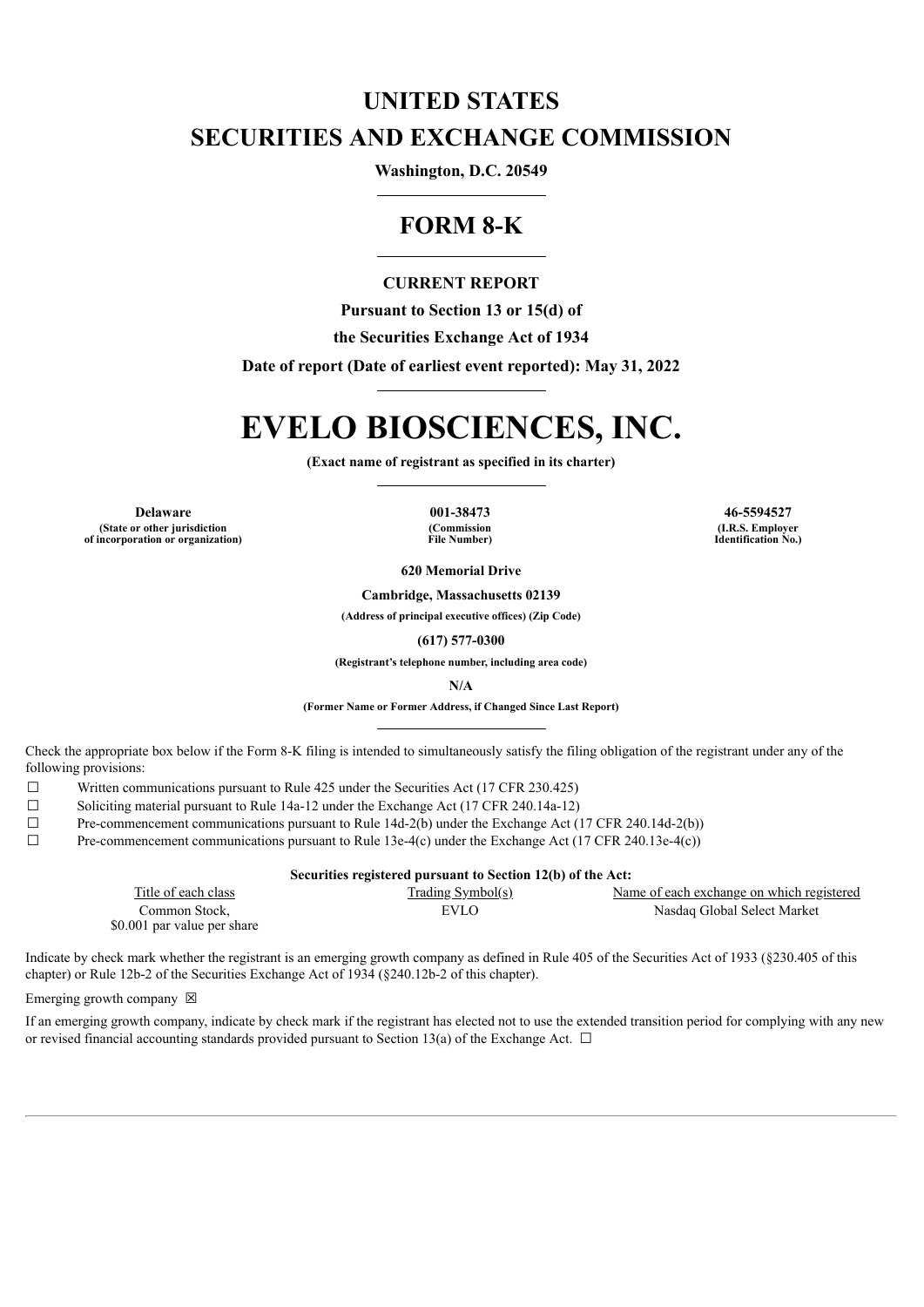### Item 5.02. Departure of Directors or Certain Officers; Election of Directors; Appointment of Certain Officers; Compensatory Arrangement of **Certain Officers.**

On May 31, 2022, Luca Scavo delivered his resignation as the Chief Financial Officer of Evelo Biosciences, Inc. (the "Company"), effective June 3, 2022, to pursue another professional opportunity. The Company will conduct a search for Mr. Scavo's replacement and, pending the appointment of such replacement, intends to designate Balkrishan "Simba" Gill, Ph.D., the Chief Executive Officer and President of the Company, as the Company's principal financial officer *ad interim*.